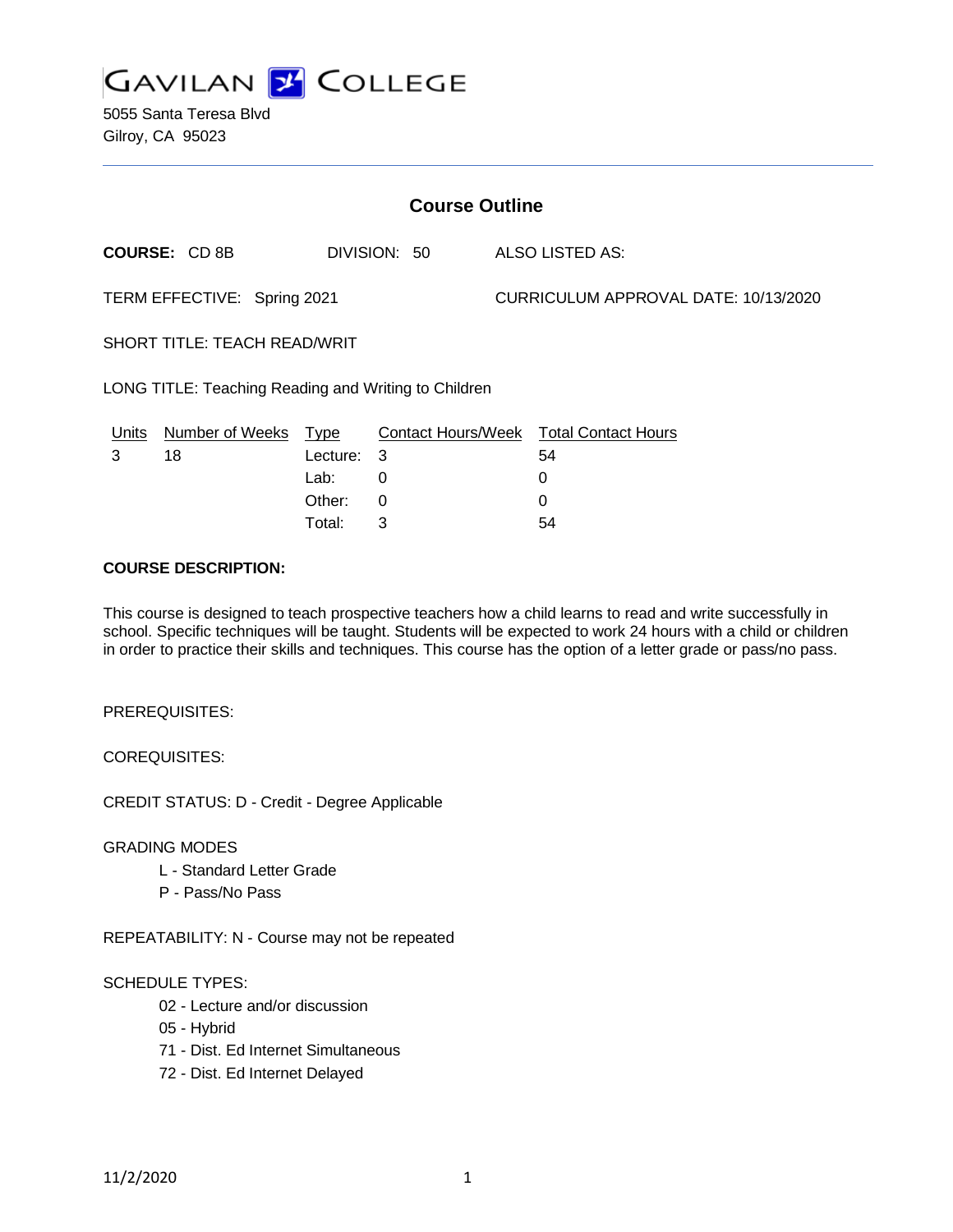### **STUDENT LEARNING OUTCOMES:**

By the end of this course, a student should:

1. Identify and select appropriate and effective techniques to use with individual children and small groups to teach reading and writing.

2. Analyze and record children's progress and levels in reading and writing.

3. Design and describe appropriate environments to support children's reading and writing skills acquisition.

4. Match techniques and materials to adequately support special needs children, second language learners and culturally diverse populations..

5. Describe and explain the reading/writing skill acquisition continuum.

### **CONTENT, STUDENT PERFORMANCE OBJECTIVES, OUT-OF-CLASS ASSIGNMENTS**

Curriculum Approval Date: 10/13/2020

3 Hours

Overview of course; purpose, expectation for tutoring time.

Learning outcome: Identify techniques and strategies appropriate for working with young children.

3 Hours

Becoming an effective teacher of reading.

Learning outcome: Define terminology related to teaching children to read. Identify strategies for partnering with parents.

Identify and select appropriate and effective techniques to use with individual children and in groups.

6 Hours

Supporting second language learners.

Learning outcomes: Identify specific needs of second language learners and researched based strategies which facilitate learning to read and write.

3 Hours

Teaching the reading and writing processes.

Learning outcome: Describe effective strategies for scaffolding students' reading and writing.

Describe cueing systems to support students' learning. Define and explain the reading and writing continuum.

6 Hours

Assessing students' literacy development.

Learning outcome: Demonstrate the use of at least three assessment tools to assess children's literacy development.

Describe how to involve children in the assessment of their own work. Analyze and record children's progress.

6 Hours

Working with the youngest readers and writers;

Learning Outcome: Define relevant terminology about early readers and writers, e.g., invented spelling, concepts about print, language

experience approach, shared reading, assisted reading, interactive reading.

6 Hours

Cracking the alphabetic code.

Learning outcomes: Describe the stages of spelling development. Demonstrate phonemic awareness techniques. Demonstrate effective ways to teach phonics 3 Hours

Developing fluent readers and writers. Describe how to set up a classroom environment to support development of fluency in reading and writing.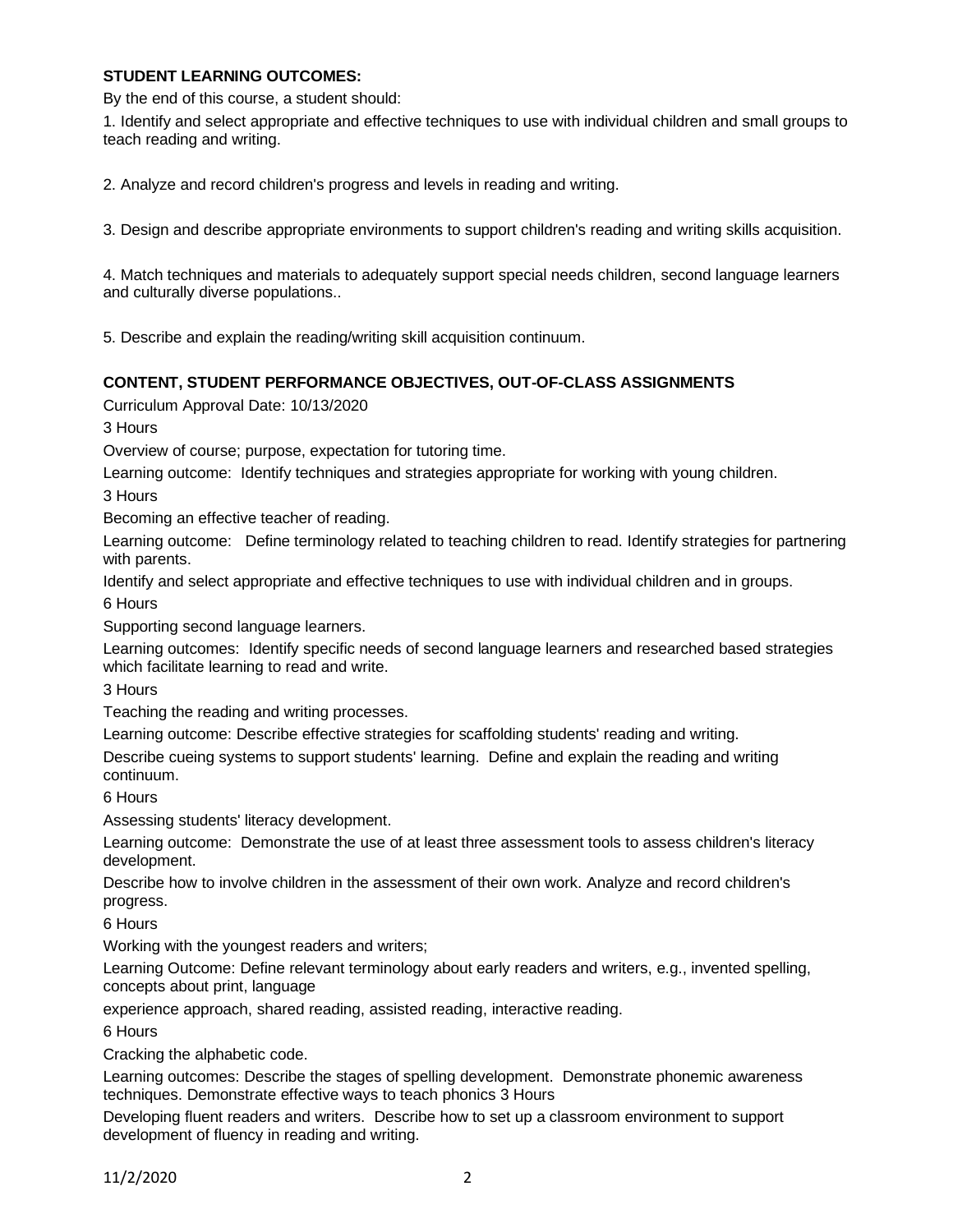3 Hours

Expanding students' academic vocabulary;.

Learning outcomes: Describe techniques to assist children to unlock meaning from words with which they come in contact.

3 Hours

Facilitating students' comprehension: and reader factors,

Learning outcomes: Identify the five comprehension sub-processes and how to assess where children are in relation to the sub-processes

3 Hours

Facilitating students' comprehension: text factors.

Learning outcomes: Describe the elements of story structure, expository text structure, and poetic forms.

3 Hours

Organizing for Instruction I.

Learning outcomes: Describe how basal readers can be used effectively and when to use them 3 Hours

Organizing for instruction II.

Learning outcomes: Describe the components of reading and writing workshop and strategies for incorporating them into a daily and weekly schedule

4 Hours

Differentiating reading and writing instruction.

Learning outcomes: Identify strategies to use with struggling readers and writers.

3 Hours

Reading and writing in the content area.

Learning outcomes: Describe how children can use their reading and writing skills in the content areas..

Match techniques and materials.

2 Hours

Final

# **METHODS OF INSTRUCTION:**

Lecture, in-class activities, out of class activities, videos, guest presenters, class assignments, demonstrations.

# **OUT OF CLASS ASSIGNMENTS:**

Required Outside Hours: 108

Assignment Description:

Reading, research, observation and practice techniques and strategies in local agencies. Service Learning hours in the school district.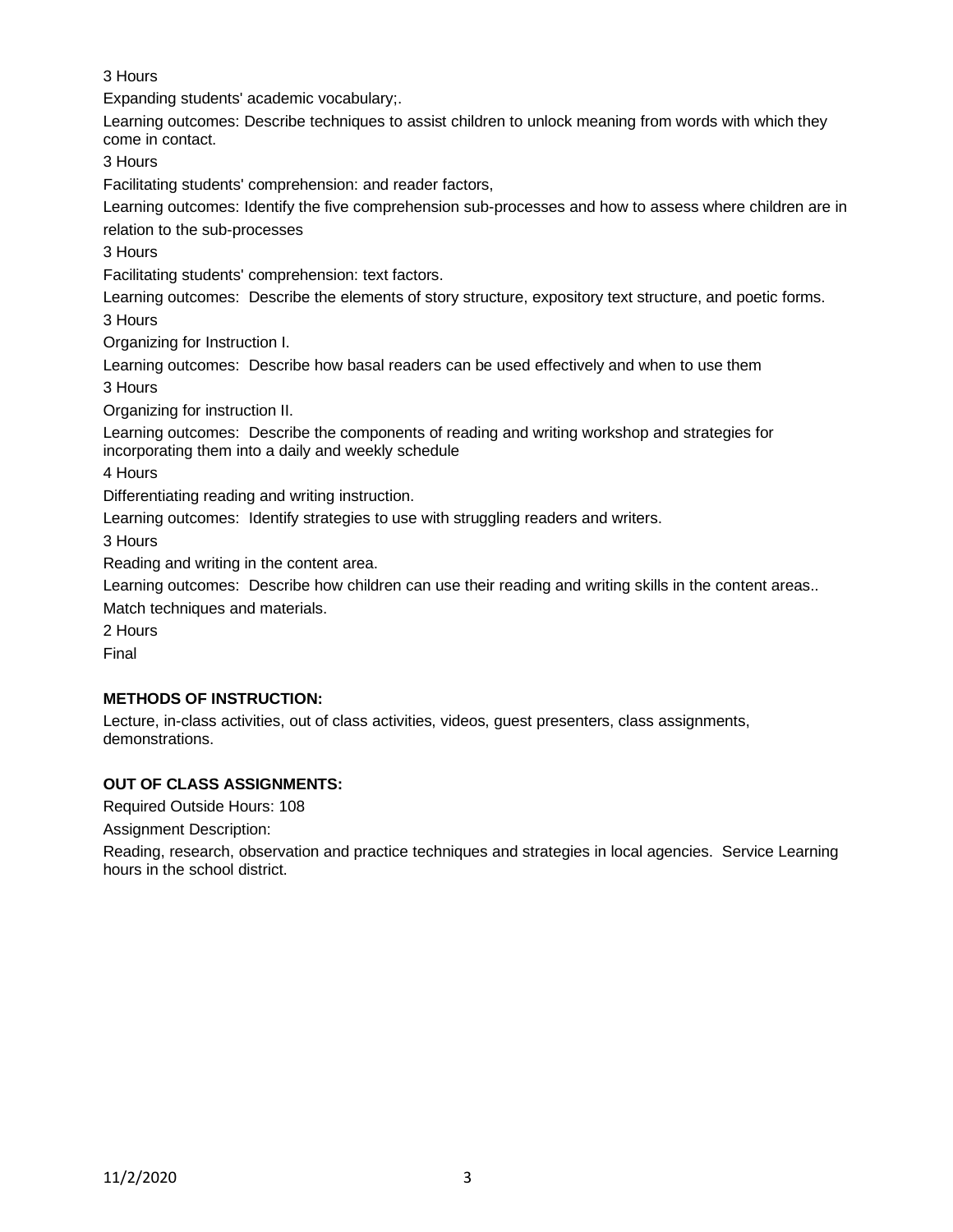### **METHODS OF EVALUATION:**

Writing assignments

Percent of total grade: 10.00 %

Percent range of total grade: 10 % to 40 % Written Homework Reading Reports Term or Other Papers Other: Journal entries about tutoring Substantial writing assignments are not appropriate: Course primarily involves skill demonstration or problem solving

Problem-solving assignments

Percent of total grade: 10.00 %

Percent range of total grade: 10 % to 40 % Homework Problems Field Work Quizzes Exams

Skill demonstrations

Percent of total grade: 10.00 %

Percent range of total grade: 10 % to 40 % Class Performance/s Field Work Performance Exams Objective examinations

Percent of total grade: 10.00 %

Percent range of total grade: 10 % to 40 % Multiple Choice True/False Matching Items Completion

Other methods of evaluation

Percent of total grade: 10.00 %

Percent range of total grade: 10 % to 20 %

# **REPRESENTATIVE TEXTBOOKS:**

Gail E. Tompkins. Literacy for the 21st Century: A Balanced Approach, Seventh Edition. Pearson,,2018. ISBN: ISBN: 0-13-340090-5

Reading Level of Text, Grade: Reading level of text, Grade: 12. Verified by: Verified by: Pat Henrickson/Pearson online